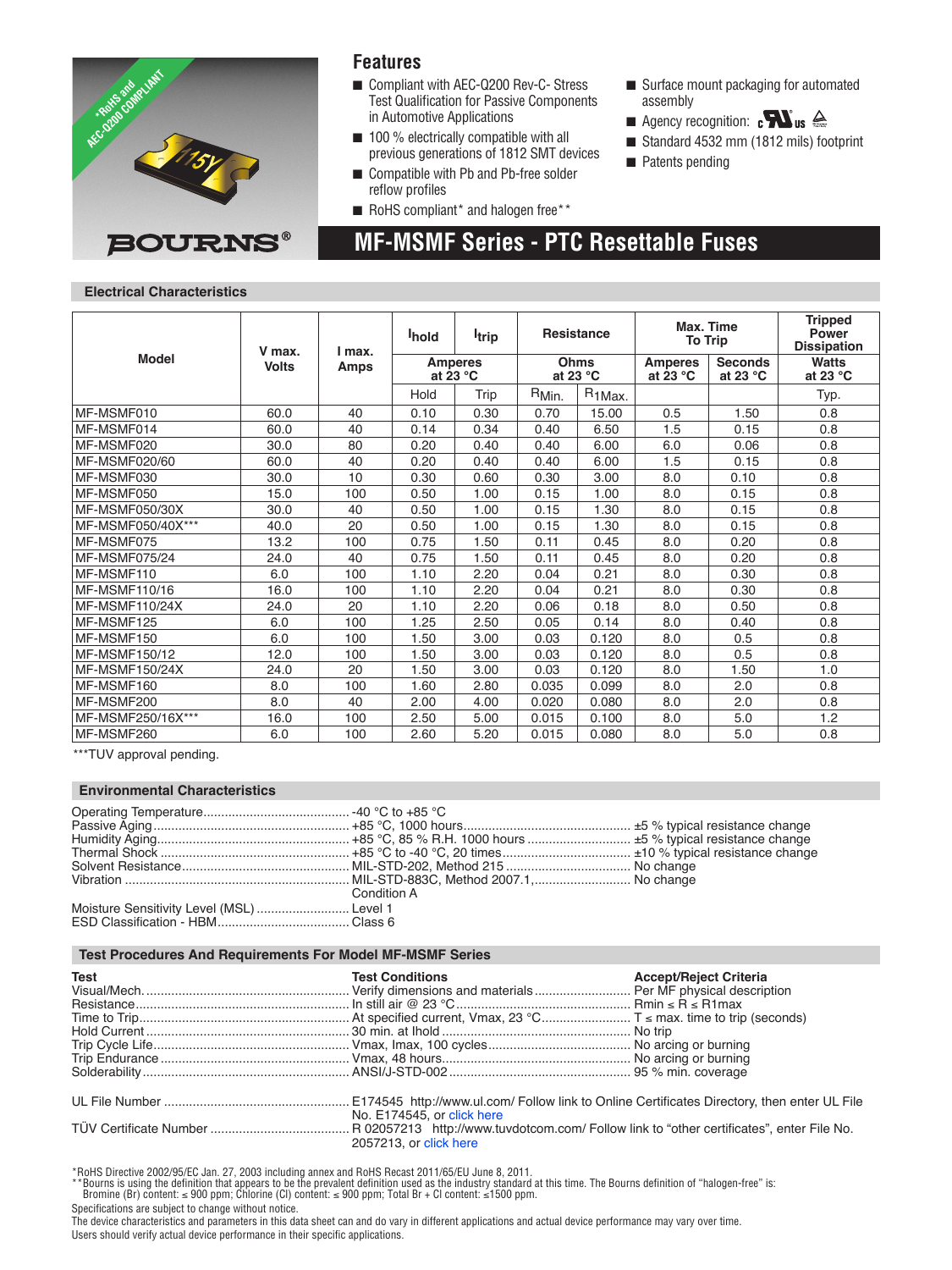### **Applications**

- $\blacksquare$  Overcurrent and overtemperature protection of automotive electronics
- $\blacksquare$  Hard disk drives
- PC motherboards
- $\blacksquare$  PC peripherals
- Point-of-sale (POS) equipment
- **n** PCMCIA cards
- USB port protection USB 2.0, 3.0 & OTG
- HDMI 1.4 Source protection

# **MF-MSMF Series - PTC Resettable Fuses**

### **BOURNS**

#### **Product Dimensions (see next page for outline drawings)**

| <b>Model</b>         | A                    |                 | B               |                 | C               |                 | D                    |                |
|----------------------|----------------------|-----------------|-----------------|-----------------|-----------------|-----------------|----------------------|----------------|
|                      | Min.                 | Max.            | Min.            | Max.            | Min.            | Max.            | Min.                 | <b>Style</b>   |
| MF-MSMF010           | 4.37                 | 4.73            | 3.07            | 3.41            | 0.70            | 1.10            | 0.30                 | 1              |
|                      | (0.172)              | (0.186)         | (0.121)         | (0.134)         | (0.028)         | (0.043)         | (0.012)              |                |
| MF-MSMF014           | 4.37                 | 4.73            | 3.07            | 3.41            | 0.70            | 1.10            | 0.30                 | $\mathbf{1}$   |
|                      | (0.172)              | (0.186)         | (0.121)         | (0.134)         | (0.028)         | (0.043)         | (0.012)              |                |
| MF-MSMF020           | 4.37<br>(0.172)      | 4.73<br>(0.186) | 3.07<br>(0.121) | 3.41<br>(0.134) | 0.70<br>(0.028) | 1.10<br>(0.043) | 0.30<br>(0.012)      | $\mathbf{1}$   |
|                      | 4.37                 | 4.73            | 3.07            | 3.41            | 0.70            | 1.10            | 0.30                 |                |
| MF-MSMF020/60        | (0.172)              | (0.186)         | (0.121)         | (0.134)         | (0.028)         | (0.043)         | $\overline{(0.012)}$ | $\mathbf{1}$   |
|                      | 4.37                 | 4.73            | 3.07            | 3.41            | 0.70            | 1.10            | 0.30                 |                |
| MF-MSMF030           | (0.172)              | (0.186)         | (0.121)         | (0.134)         | (0.028)         | (0.043)         | (0.012)              | 1              |
|                      | 4.37                 | 4.73            | 3.07            | 3.41            | 0.55            | 0.85            | 0.30                 |                |
| MF-MSMF050           | (0.172)              | (0.186)         | (0.121)         | (0.134)         | (0.022)         | (0.033)         | (0.012)              | $\mathbf{1}$   |
| MF-MSMF050/30X       | 4.37                 | 4.73            | 3.07            | 3.41            | 0.40            | 0.85            | 0.30                 | $\overline{c}$ |
|                      | (0.172)              | (0.186)         | (0.121)         | (0.134)         | (0.016)         | (0.033)         | (0.012)              |                |
| MF-MSMF050/40X       | 4.37                 | 4.73            | 3.07            | 3.41            | 0.40            | 0.85            | 0.30                 | 2              |
|                      | $\overline{(0.172)}$ | (0.186)         | (0.121)         | (0.134)         | (0.016)         | (0.033)         | (0.012)              |                |
| MF-MSMF075           | 4.37                 | 4.73            | 3.07            | 3.41            | 0.55            | 0.85            | 0.30                 | 1              |
|                      | (0.172)              | (0.186)         | (0.121)         | (0.134)         | (0.022)         | (0.033)         | (0.012)              |                |
| MF-MSMF075/24        | 4.37                 | 4.73            | 3.07            | 3.41            | 0.55            | 0.85            | 0.30                 | $\mathbf{1}$   |
|                      | (0.172)              | (0.186)         | (0.121)<br>3.07 | (0.134)         | (0.022)         | (0.033)<br>0.85 | (0.012)              |                |
| MF-MSMF110           | 4.37<br>(0.172)      | 4.73<br>(0.186) | (0.121)         | 3.41<br>(0.134) | 0.45<br>(0.018) | (0.033)         | 0.30<br>(0.012)      | $\mathbf{1}$   |
|                      | 4.37                 | 4.73            | 3.07            | 3.41            | 0.45            | 0.85            | 0.30                 |                |
| MF-MSMF110/16        | (0.172)              | (0.186)         | (0.121)         | (0.134)         | (0.018)         | (0.033)         | (0.012)              | $\mathbf{1}$   |
|                      | 4.37                 | 4.83            | 3.07            | 3.41            | 0.70            | 1.60            | 0.30                 |                |
| MF-MSMF110/24X       | (0.172)              | (0.190)         | (0.121)         | (0.134)         | (0.028)         | (0.063)         | (0.012)              | $\overline{2}$ |
|                      | 4.37                 | 4.73            | 3.07            | 3.41            | 0.55            | 0.85            | 0.30                 | 1              |
| MF-MSMF125           | (0.172)              | (0.186)         | (0.121)         | (0.134)         | (0.022)         | (0.033)         | (0.012)              |                |
| MF-MSMF150           | 4.37                 | 4.73            | 3.07            | 3.41            | 0.55            | 0.85            | 0.30                 | $\mathbf{1}$   |
|                      | (0.172)              | (0.186)         | (0.121)         | (0.134)         | (0.022)         | (0.033)         | (0.012)              |                |
| <b>MF-MSMF150/12</b> | 4.37                 | 4.73            | 3.07            | 3.41            | 0.55            | 0.85            | 0.30                 | $\mathbf{1}$   |
|                      | (0.172)              | (0.186)         | (0.121)         | (0.134)         | (0.022)         | (0.033)         | (0.012)              |                |
| MF-MSMF150/24X       | 4.37                 | 4.83            | 3.07            | 3.41            | 0.70            | 1.60            | 0.30                 | $\overline{2}$ |
|                      | (0.172)              | (0.190)         | (0.121)         | (0.134)         | (0.028)         | (0.063)         | (0.012)              |                |
| MF-MSMF160           | 4.37<br>(0.172)      | 4.73<br>(0.186) | 3.07<br>(0.121) | 3.41<br>(0.134) | 0.55<br>(0.022) | 0.85<br>(0.033) | 0.30<br>(0.012)      | $\mathbf{1}$   |
| MF-MSMF200           | 4.37                 | 4.73            | 3.07            | 3.41            | 0.55            | 0.85            | 0.30                 | $\mathbf{1}$   |
|                      | (0.172)              | (0.186)         | (0.121)         | (0.134)         | (0.022)         | (0.033)         | (0.012)              |                |
|                      | 4.37                 | 4.83            | 3.07            | 3.41            | 0.70            | 1.60            | 0.30                 |                |
| MF-MSMF250/16X       | (0.172)              | (0.190)         | (0.121)         | (0.134)         | (0.028)         | (0.063)         | (0.012)              | $\overline{2}$ |
|                      | 4.37                 | 4.73            | 3.07            | 3.41            | 0.48            | 0.85            | 0.30                 |                |
| MF-MSMF260           | (0.172)              | (0.186)         | (0.121)         | (0.134)         | (0.019)         | (0.033)         | (0.012)              | $\mathbf{1}$   |

Packaging:

MF-MSMF010 through MF-MSMF030 = 1500 pcs. per reel.

MF-MSMF050 through MF-MSMF260 = 2000 pcs. per reel.

MF-MSMF110/24X , MF-MSMF150/24X & MF-MSMF250/16X = 1500 pcs. per reel.

DIMENSIONS: MM

The device characteristics and parameters in this data sheet can and do vary in different applications and actual device performance may vary over time. Users should verify actual device performance in their specific applications.

<sup>(</sup>INCHES)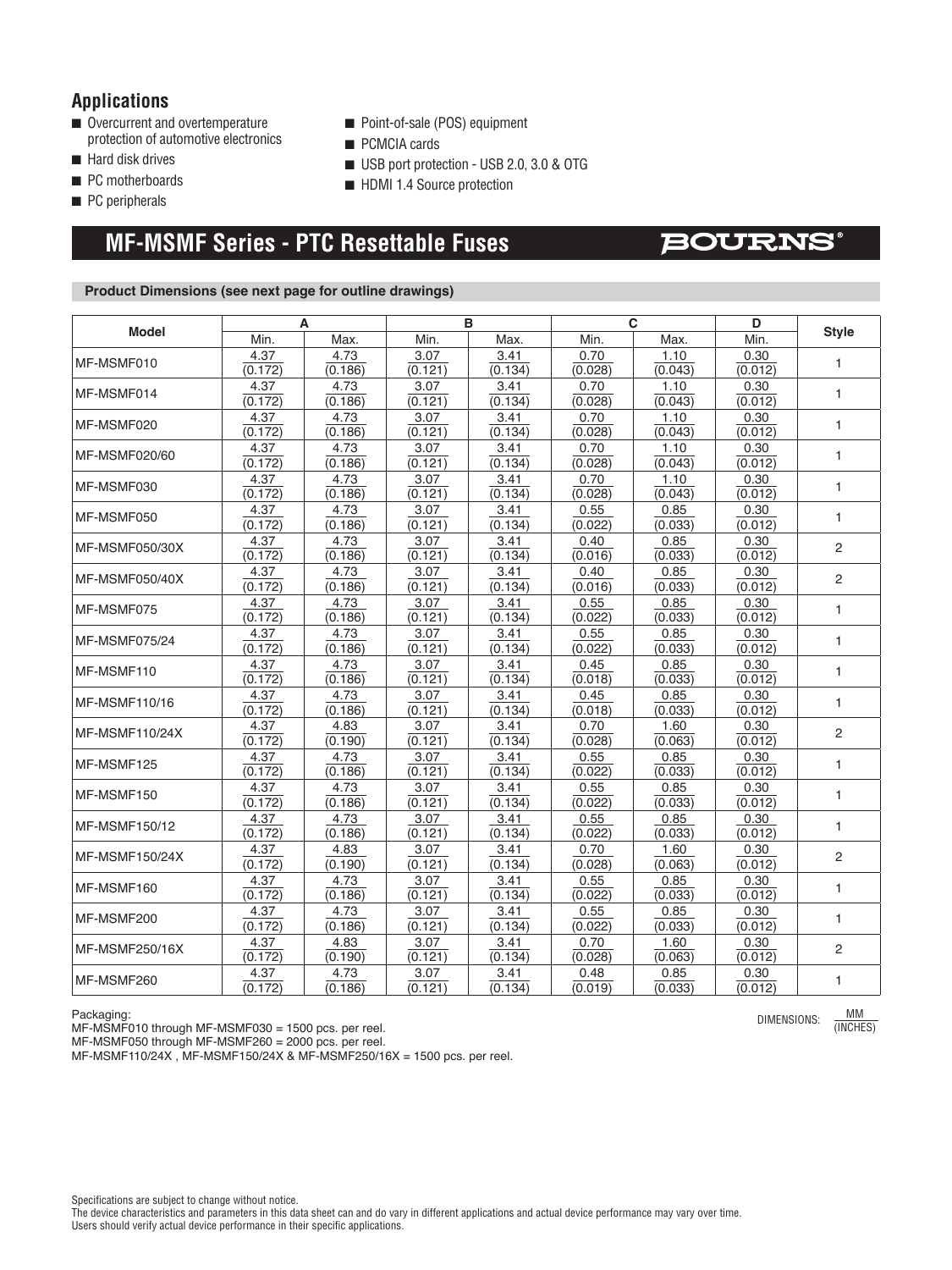## **MF-MSMF Series - PTC Resettable Fuses**

## **BOURNS**

#### **Product Dimensions (see previous page for dimensions)**



#### **Typical Time to Trip at 23 °C**



The Time to Trip curves represent typical performance of a device in a simulated application environment. Actual performance in specific customer applications may differ from these values due to the influence of other variables.

Specifications are subject to change without notice.

The device characteristics and parameters in this data sheet can and do vary in different applications and actual device performance may vary over time. Users should verify actual device performance in their specific applications.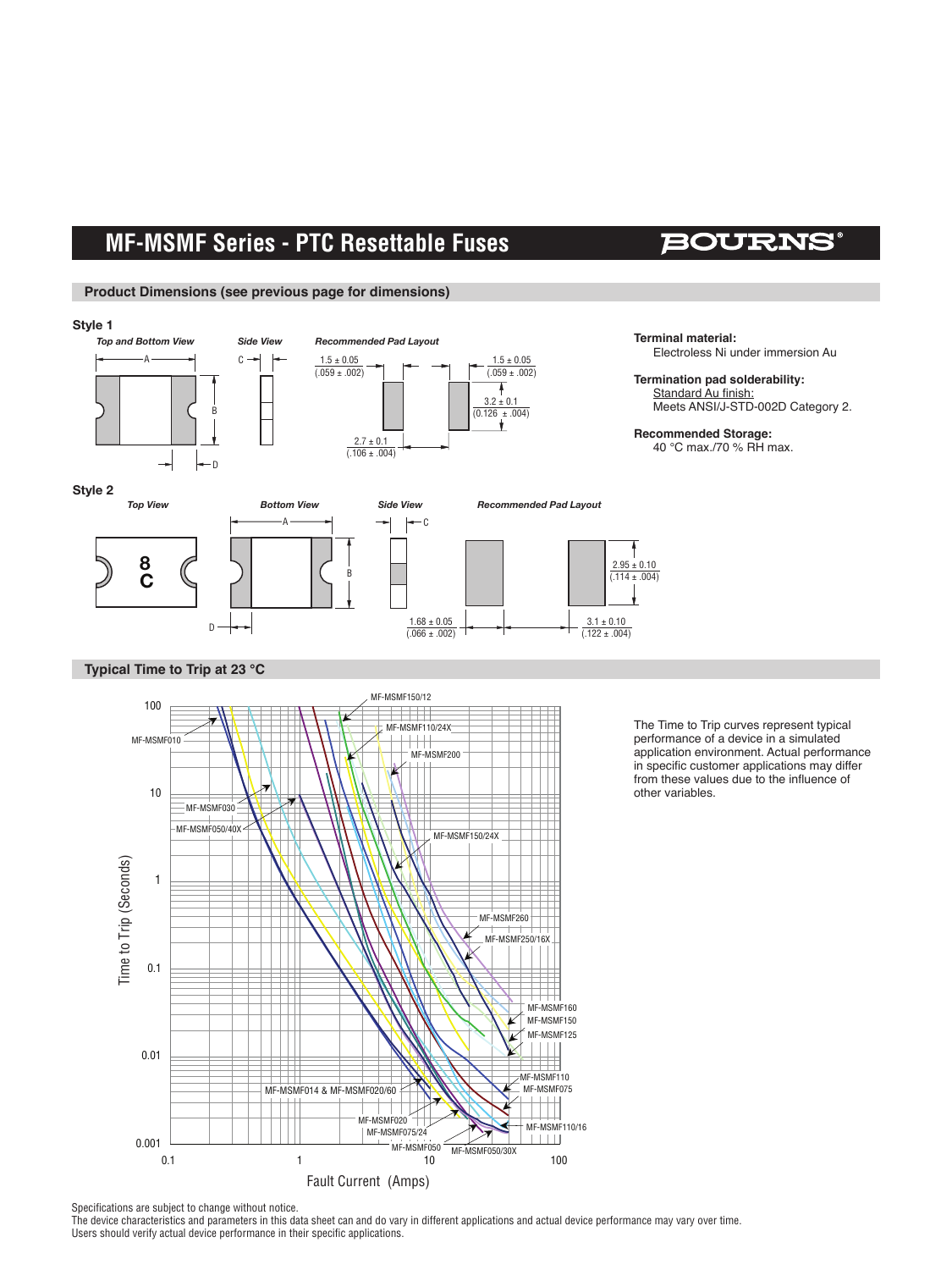# **MF-MSMF Series - PTC Resettable Fuses**

### **BOURNS®**

#### **Thermal Derating Chart - Ihold (Amps)**

|                       | <b>Ambient Operating Temperature</b> |                 |      |                |       |       |       |       |       |
|-----------------------|--------------------------------------|-----------------|------|----------------|-------|-------|-------|-------|-------|
| <b>Model</b>          | $-40\degree$ C                       | $-20^{\circ}$ C | 0°C  | $23^{\circ}$ C | 40 °C | 50 °C | 60 °C | 70 °C | 85 °C |
| MF-MSMF010            | 0.16                                 | 0.14            | 0.12 | 0.10           | 0.08  | 0.07  | 0.06  | 0.05  | 0.03  |
| MF-MSMF014            | 0.23                                 | 0.19            | 0.17 | 0.14           | 0.12  | 0.10  | 0.09  | 0.08  | 0.06  |
| MF-MSMF020            | 0.29                                 | 0.26            | 0.23 | 0.20           | 0.17  | 0.15  | 0.14  | 0.12  | 0.10  |
| MF-MSMF020/60         | 0.29                                 | 0.26            | 0.23 | 0.20           | 0.17  | 0.15  | 0.14  | 0.12  | 0.10  |
| MF-MSMF030            | 0.44                                 | 0.39            | 0.35 | 0.30           | 0.26  | 0.23  | 0.21  | 0.18  | 0.15  |
| MF-MSMF050            | 0.77                                 | 0.68            | 0.59 | 0.50           | 0.44  | 0.40  | 0.37  | 0.33  | 0.29  |
| MF-MSMF050/30X        | 0.77                                 | 0.68            | 0.59 | 0.50           | 0.44  | 0.40  | 0.37  | 0.33  | 0.25  |
| MF-MSMF050/40X        | 0.77                                 | 0.68            | 0.59 | 0.50           | 0.44  | 0.40  | 0.37  | 0.33  | 0.25  |
| MF-MSMF075            | 1.15                                 | 1.01            | 0.88 | 0.75           | 0.65  | 0.60  | 0.55  | 0.49  | 0.43  |
| MF-MSMF075/24         | 1.15                                 | 1.01            | 0.88 | 0.75           | 0.65  | 0.60  | 0.55  | 0.49  | 0.43  |
| MF-MSMF110            | 1.59                                 | 1.43            | 1.26 | 1.10           | 0.95  | 0.87  | 0.80  | 0.71  | 0.60  |
| MF-MSMF110/16         | 1.59                                 | 1.43            | 1.26 | 1.10           | 0.95  | 0.87  | 0.80  | 0.71  | 0.60  |
| <b>MF-MSMF110/24X</b> | 2.00                                 | 1.70            | 1.40 | 1.10           | 0.95  | 0.88  | 0.80  | 0.73  | 0.61  |
| MF-MSMF125            | 1.80                                 | 1.63            | 1.43 | 1.25           | 1.08  | 0.99  | 0.91  | 0.81  | 0.68  |
| MF-MSMF150            | 2.17                                 | 1.95            | 1.72 | 1.50           | 1.30  | 1.18  | 1.09  | 0.97  | 0.82  |
| MF-MSMF150/12         | 2.17                                 | 1.95            | 1.72 | 1.50           | 1.30  | 1.18  | 1.09  | 0.97  | 0.82  |
| MF-MSMF150/24X        | 2.10                                 | 1.90            | 1.70 | 1.50           | 1.25  | 1.13  | 1.00  | 0.88  | 0.69  |
| MF-MSMF160            | 2.30                                 | 2.20            | 1.90 | 1.60           | 1.45  | 1.30  | 1.15  | 1.03  | 0.91  |
| MF-MSMF200            | 3.08                                 | 2.71            | 2.35 | 2.00           | 1.80  | 1.60  | 1.50  | 1.40  | 1.25  |
| MF-MSMF250/16X        | 3.90                                 | 3.42            | 2.96 | 2.50           | 2.24  | 1.98  | 1.85  | 1.29  | 0.94  |
| MF-MSMF260            | 4.00                                 | 3.52            | 3.06 | 2.60           | 2.34  | 2.08  | 1.95  | 1.39  | 1.04  |

#### **Solder Reflow Recommendations**

Series

Packaging -

Packaged per EIA 481-1 -2 = Tape and Reel

Packaged per FIA 481-1



 $-2 = I$  ape and Heel

#### **Notes:**

- MF-MSMF models cannot be wave soldered or hand soldered. Please contact Bourns for soldering recommendations.
- All temperatures refer to topside of the package, measured on the package body surface.
- If reflow temperatures exceed the recommended profile, devices may not meet the published specifications.
- Compatible with Pb and Pb-free solder reflow profiles.
- YEAR CODE: • Excess solder may cause a short circuit, especially during hand soldering. Please refer to the Multifuse® Polymer PTC Soldering Recommendation guidelines.
- **115 Recommendation guidelines.**<br>• Designed for single solder reflow operations.



The device characteristics and parameters in this data sheet can and do vary in different applications<br>
and orthogological device performance may use time and actual device performance may vary over time. and actual device performance may vary over time.<br>Users should verify actual device performance in their specific applications. and paramotoro in thio data onoot oan and t